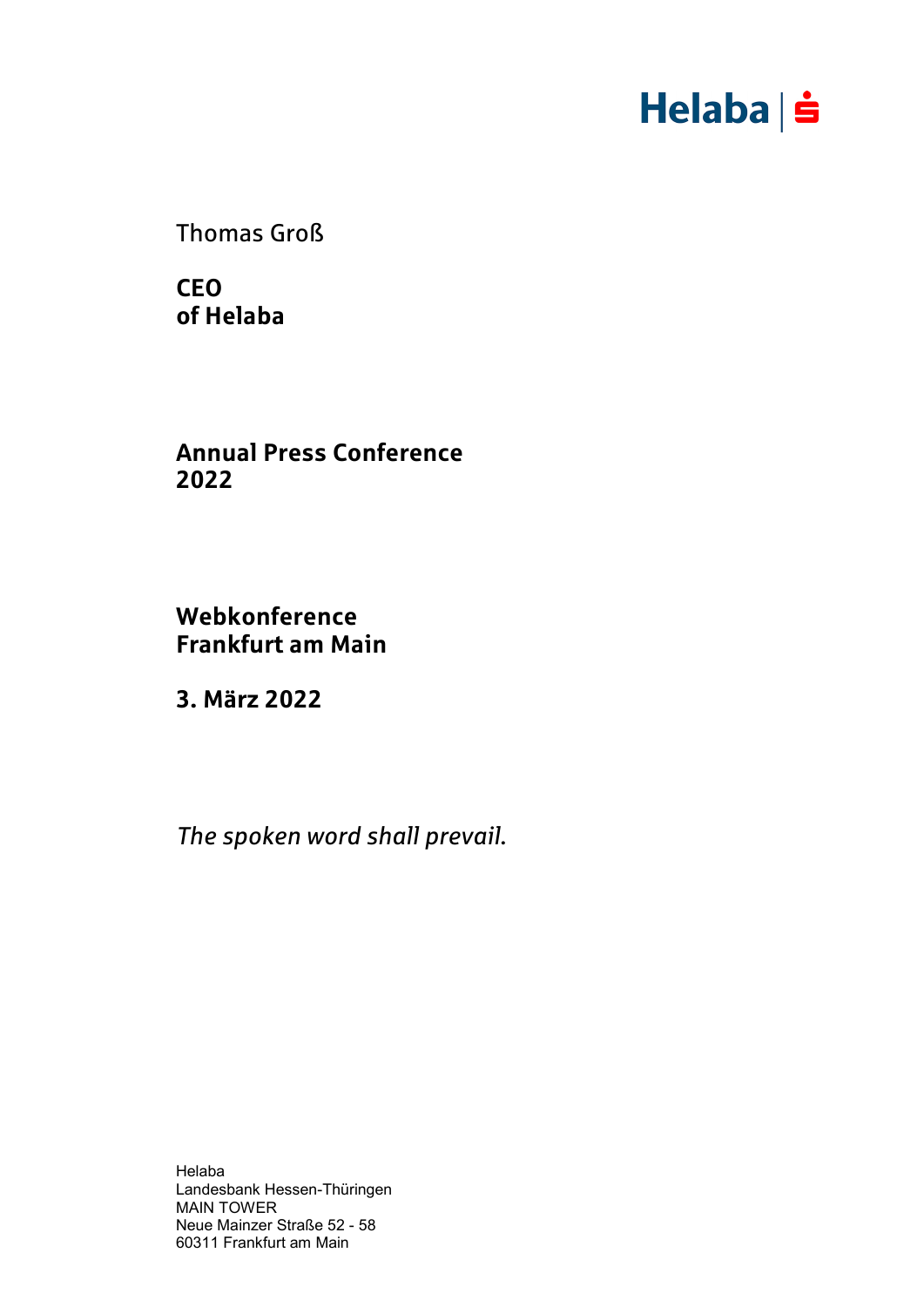## Thank you Mrs Krück!

On behalf of my colleagues on the Executive Board, I would also like to welcome all of you to our annual Balance Sheet Press Conference. Ladies and Gentlemen,

All of us woke up to a changed world at the end of last week. I think this sentence by Germany's foreign minister encapsulates many things and none of us can evade it. I would not have dared to imagine that we would experience a war like this in the 21st century and it goes without saying that we also condemn Russia's attack on Ukraine in the strongest possible terms.

We share the view that this is a blatant violation of international law and a serious breach of human rights and of all the values that are important to us. For our objective as committed Europeans and democrats is the peaceful coexistence of people, the reconciliation of conflicting interests through an equitable dialogue and respect for differing opinions. Our deepest sympathy goes out to the people of Ukraine and their families all over the world.

Yet I would also like to express my admiration for those who, despite the threat of arrest and reprisal, are making a public stand for freedom and democracy in Russia.

Following the invasion of Ukraine by Russian troops, sanctions against Russia have been significantly expanded. Helaba will therefore meticulously implement all sanctions imposed by the German government and European Union. For us, as a leading provider of cross-border payment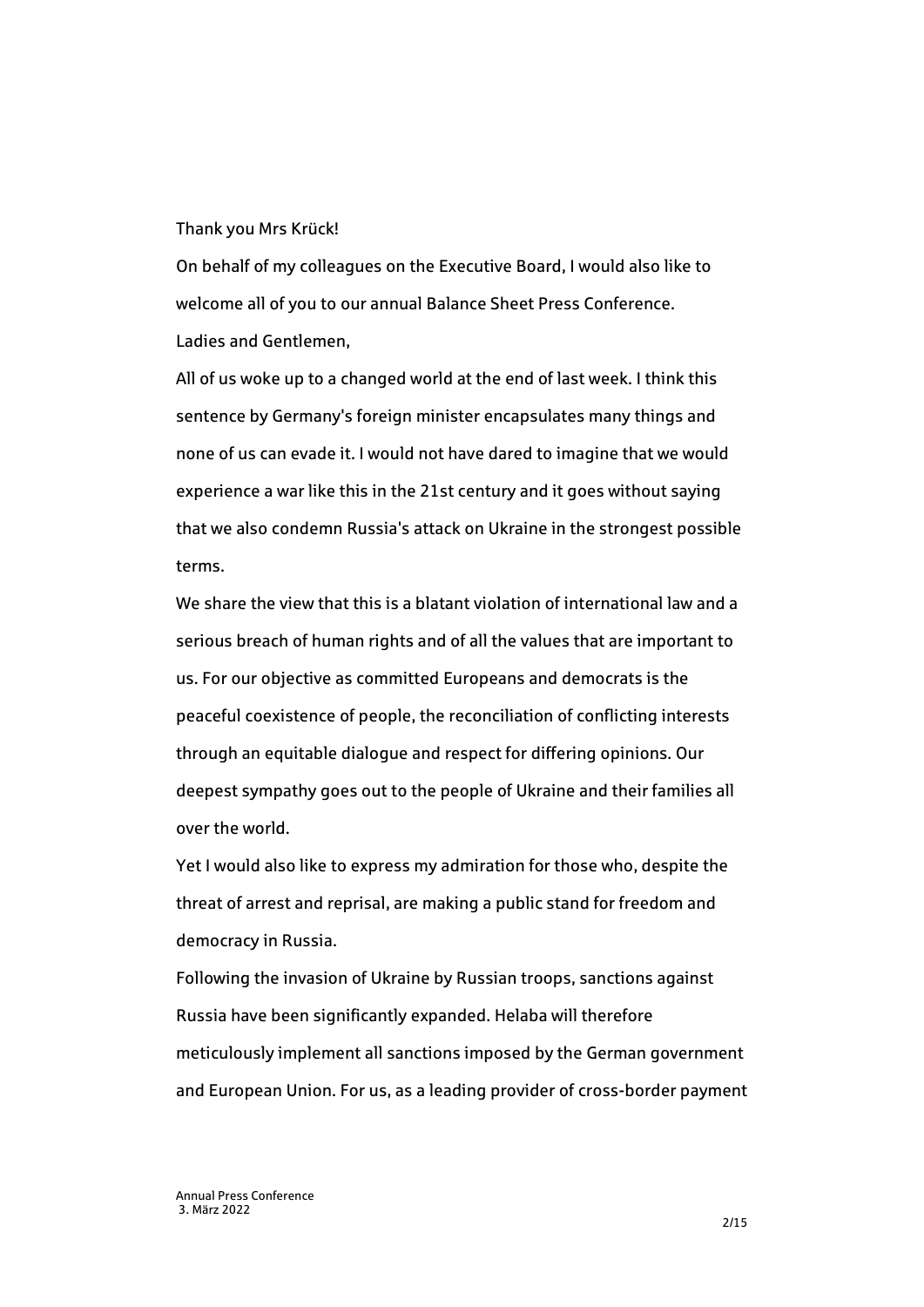services, implementing sanctions is a well-established process. Beyond that, we suspended all new business with Russia as early as last week. So this year is set to be overshadowed by recent developments in Ukraine and I will be returning to this at the end of my remarks.

Ladies and Gentlemen,

As difficult as it is given recent events, I would like to turn to the actual occasion for today's press conference and present the Helaba Group's 2021 results to you.

Let me just start by summarising the key points:

For the year as a whole, we generated a consolidated net profit before taxes of 569 million euros. This is an extremely encouraging result and demonstrates that we are on track. On the one hand, we are back on course to reaching our pre-Covid earnings; on the other hand, we are still on track to achieving the strategic goals we have set ourselves.

The figures also prove that our strategic agenda is paying off. Our operating activities saw growth across almost all segments throughout the year as a whole. The significant increase in net fee and commission income is an especially positive development. At the same time, we have made adequate provision for risk. And thanks to strict cost management, we have been able to stabilise our cost base in the bank. As a result, there was only a modest rise in general and administrative expenses in the overall Group - despite a substantially higher bank levy.

What is more, we have made considerable progress on other crucial aspects of our strategic agenda. We have continued to drive the modernisation of our IT infrastructure. And when it comes to "harnessing

3/15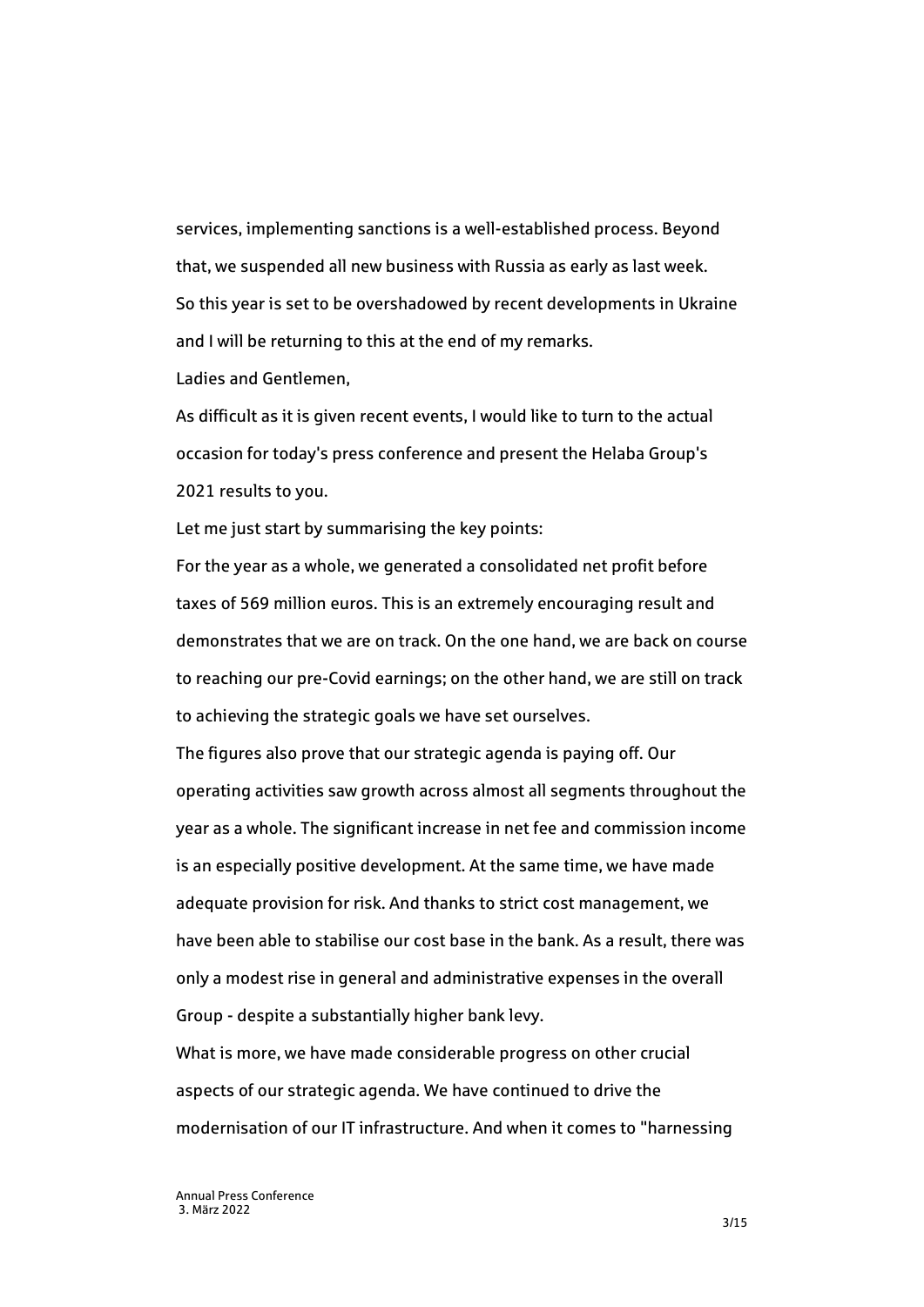sustainability as an opportunity for growth", we are making great strides with the expansion of our ESG product range and Sustainable Finance Advisory service, in particular. I will be elaborating on this further in the second half of my speech.

## Details of earnings components:

Now, let me turn to the main components of our results in more detail. **Net interest income** rose by 13 percent to 1,326 million euros. This growth is largely attributable to long-term refinancing transactions with the ECB, so-called TLTROs. Premiums from these TLTROs amounted to 147 million euros, a non-recurring effect that is also clearly visible in the consolidated net earnings. On the whole, our net interest income from customer-related operating activities was broadly stable. A decline at Frankfurter Sparkasse was more than offset by an increase at the Helaba single-entity bank.

Of particular note was the very positive trend in our **net fee and commission income**. Having risen by 10 percent in 2020, it once again increased by a significant 11 percent to 485 million euros last year. This is a clear sign that our strategic agenda is paying off and that we were successful in achieving a further significant expansion in our commissionbased business. Almost all segments contributed to this strong result. Here, I would like to highlight the growth at our subsidiaries FBG and HI as well as the expansion in our syndication activities and our strategy of outsourcing credit risks to third parties.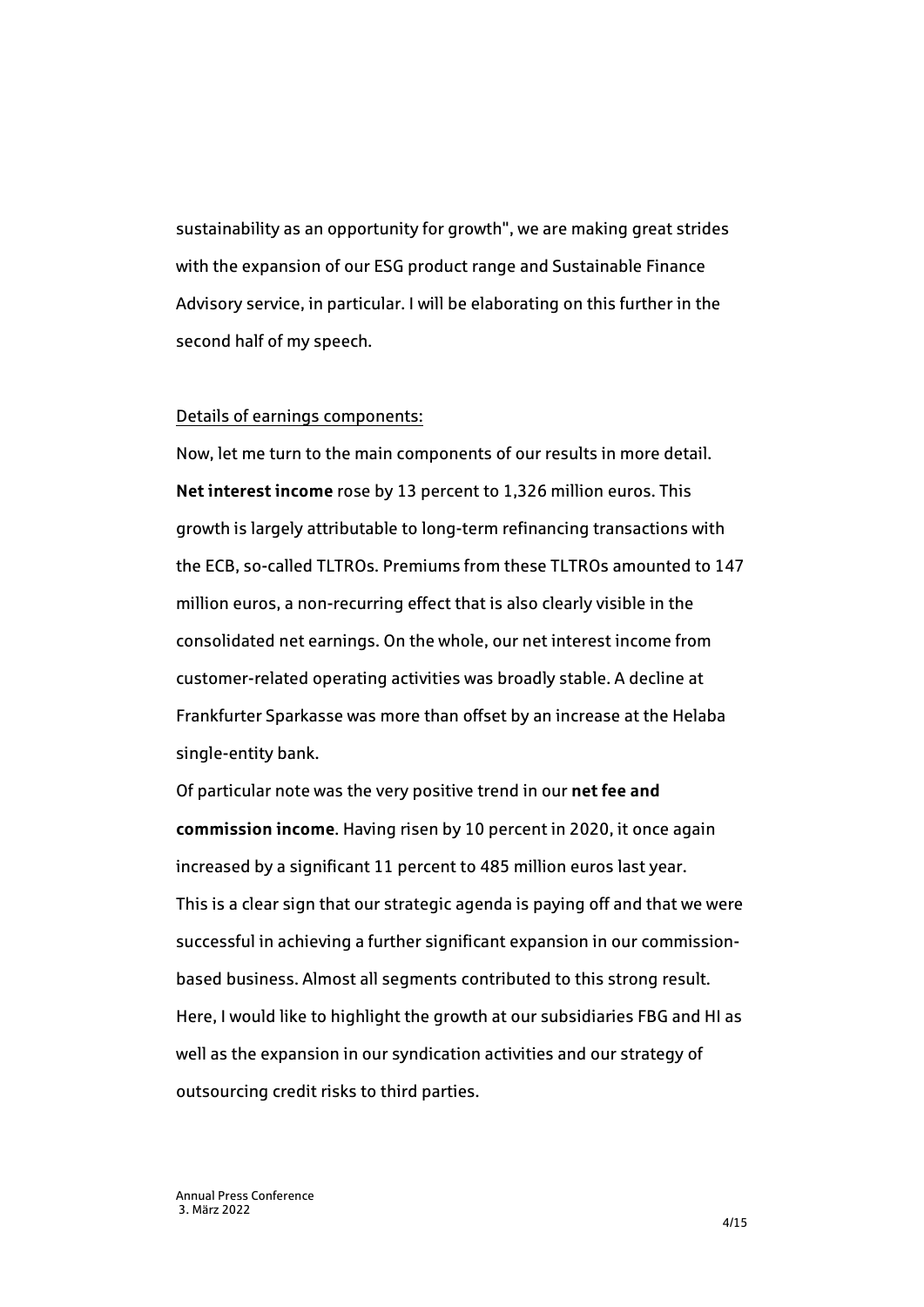In this way, we have made substantial progress towards our medium-term goal of achieving a net fee and commission income of 500 million euros. Once again, our **net income from rented properties** has proven to be a stable and reliable earnings component. At 218 million euros, it remained roughly on the same level as the previous year.

As tension on the capital markets increasingly subsided, the past year saw a recovery in our **net trading income** from 35 million to 80 million euros. The principal drivers here were, among others, the declining impact of valuation effects on securities due to lower risk premiums across all asset classes. In addition, the economic recovery in 2021 led to a renewed increase in our customers' demand for capital market products. Consequently, this led to an uptick in trading volumes in the primary and secondary markets for securities, money market products, foreign currency and derivatives. Overall, we are satisfied with the performance of our business with customers.

Due to the absence of non-recurring effects that boosted **Other net income** to 166 million euros in 2020, it returned to a normal level of 57 million euros in 2021.

The **net income from fair value measurement**, which was dominated by anticipated catch-up effects compared to the previous year, reflects an easing of conditions on the capital markets.

Strict cost management enabled us to keep costs at the bank stable. This meant that, despite a sharp rise in the bank levy, we only recorded a modest increase of around 3 percent in general and administrative expenses.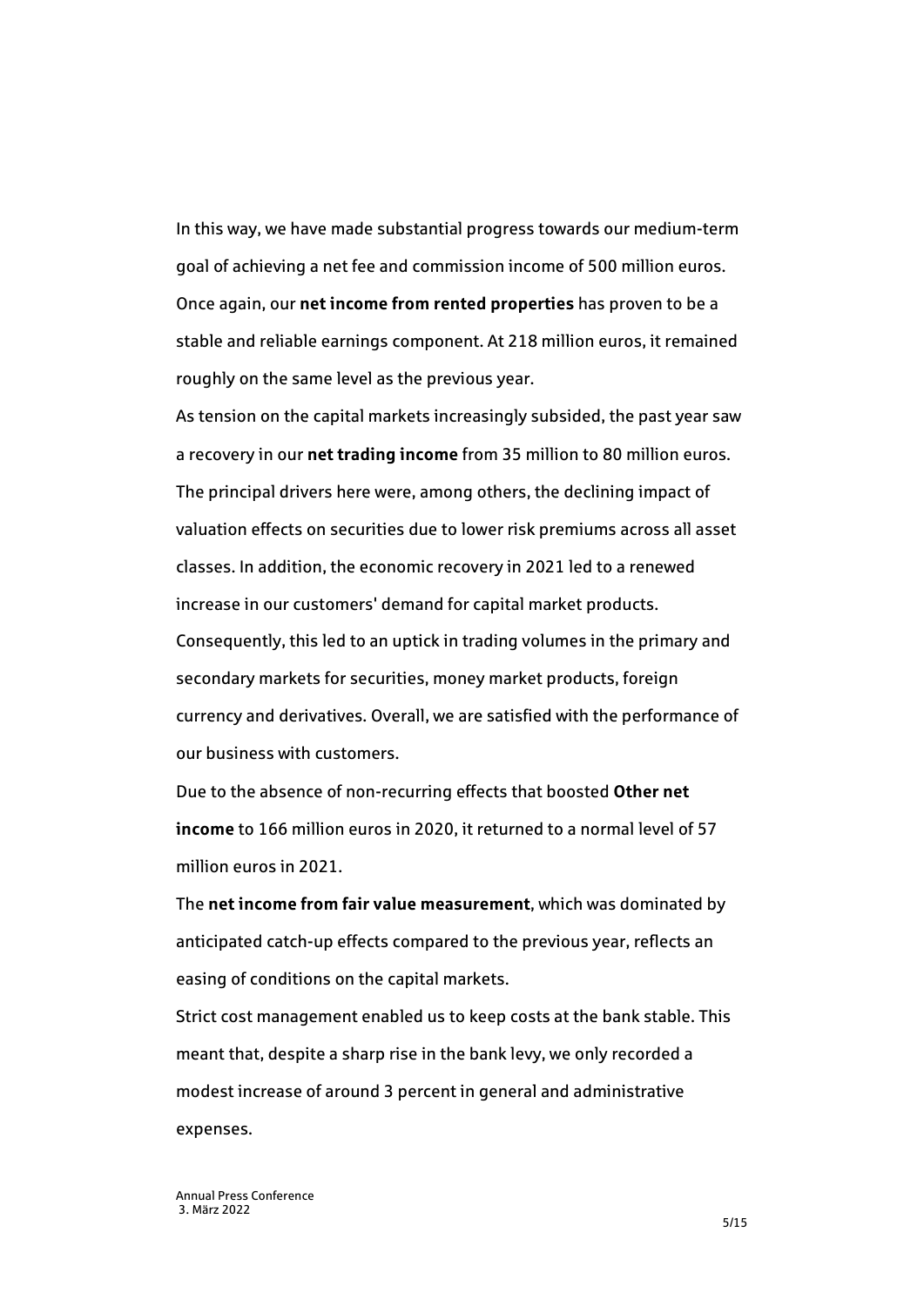Apart from contributions to the Single Resolution Fund, we incurred additional expenses in connection with our growth strategy. There was a slight increase in personnel costs, which were mainly attributable to additional recruitment in selected units of the Group (especially at FBG, HI and WIBank). At the single-entity bank itself, however, personnel expenses remained stable.

Following the crisis-hit year of 2020, we were able to significantly reduce risk provisioning in 2021. At 207 million euros, it adequately covers all potential credit risks. We continue to benefit from the high quality of our portfolio.

The rise in stage 3 credit default is in line with our expectations and is manageable. A management adjustment of 113 million euros makes up almost half of the total risk provisioning for 2021. Dr. Hosemann will shortly be giving you more details on our credit portfolio and risk provisioning.

# Segments:

Let us first of all take a look at the performance of Helaba's business segments. The positive contribution of all segments to Group earnings underscores the effectiveness of our diversified business model and shows that our strategic agenda is paying off, with almost all segments recording an increase in their operating activities.

#### Real Estate: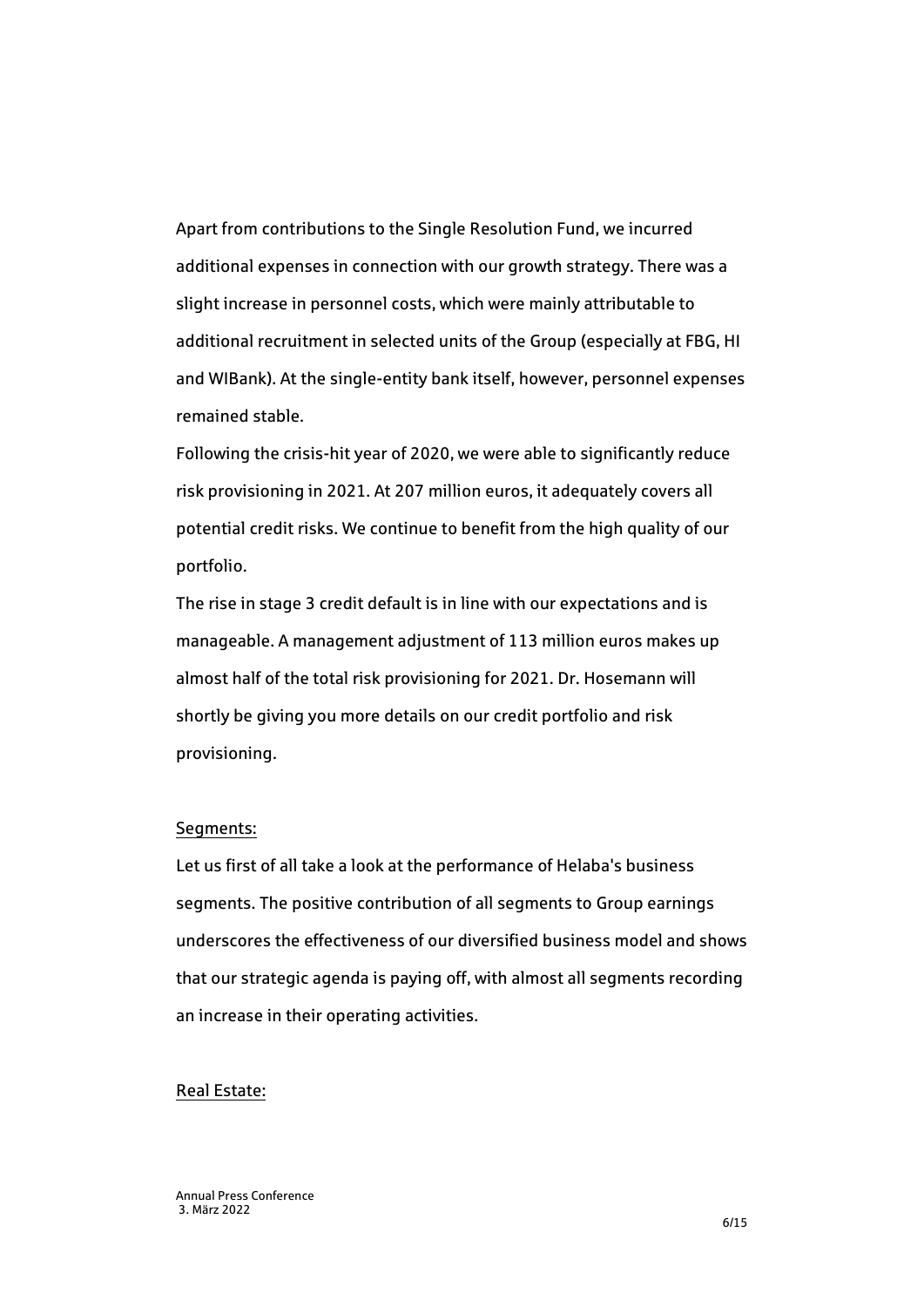Despite higher risk provisioning, we once again achieved a very positive result in our **Real Estate** segment. Earnings before taxes here amounted to 224 million euros, which were only slightly below the previous year's figure of 252 million euros.

We remain confident about our commercial real estate portfolio, which almost exclusively comprises conservative financing structures across all markets and asset classes. That being said, even we have felt the impact of COVID-19 with the retail/shopping mall sub-sector being particularly hard hit.

On the other hand, a considerable increase in margins on new business gives us cause for optimism and, despite a slight decline in new business, the average business volume over the year remained stable.

## Corporates & Markets:

The pre-tax result in the **Corporates & Markets** segment rose sharply from EUR 5 million to EUR 238 million. This very strong performance was mainly attributable to portfolio valuation reversals, higher margins and premiums from TLTRO transactions.

Besides the TLTRO effect, the net interest income from lending activities also performed strongly. Another welcome development was a further rise in earnings from cash management activities – yet further evidence that our strategic agenda is delivering results.

Retail & Asset Management:

We also saw a marked improvement in earnings from our **Retail & Asset Management** segment, with earnings before taxes climbing from 202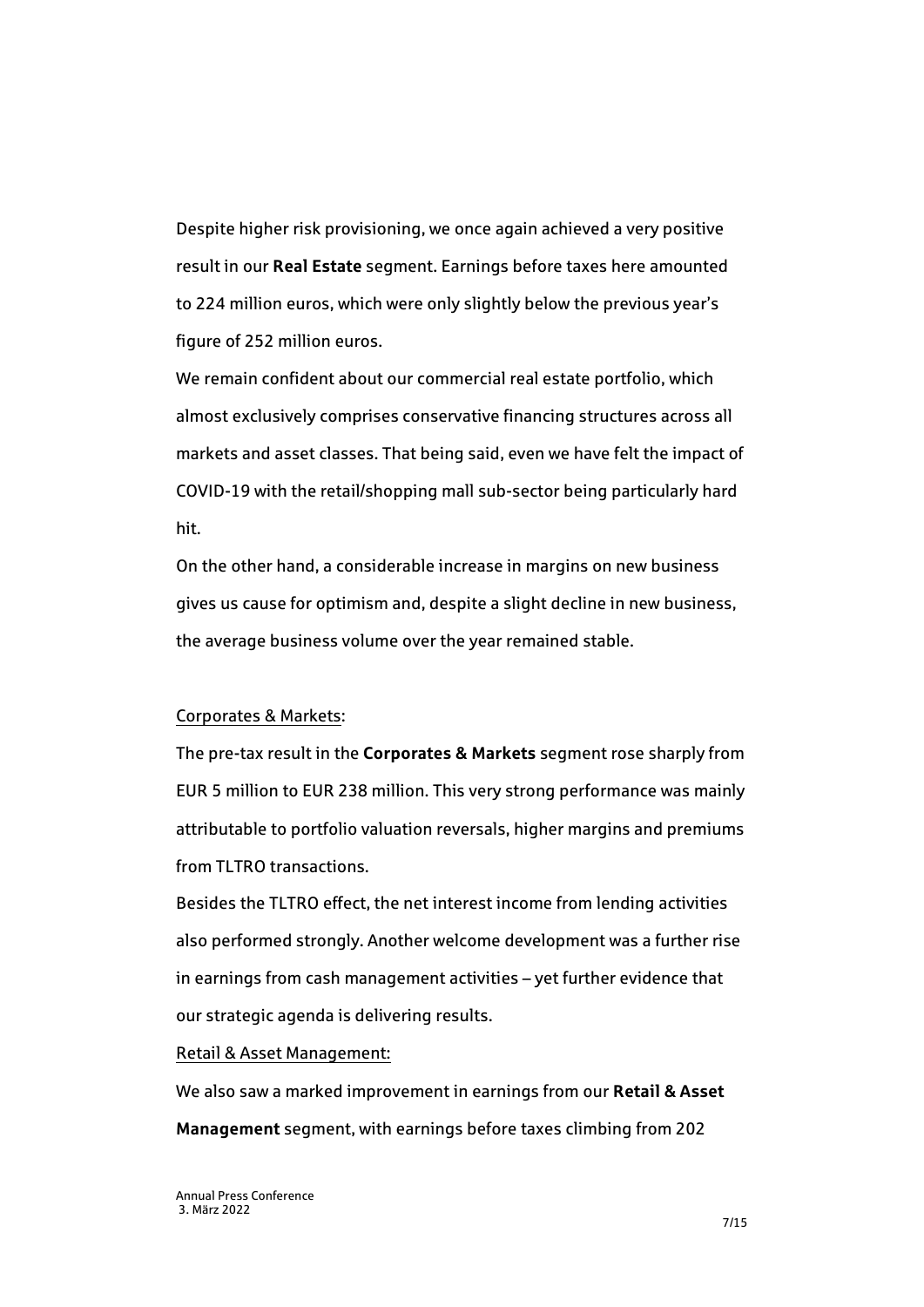million euros in 2020 to 245 million euros in 2021. Here, our operating activities mainly benefited from the higher net fee and commission income generated by Frankfurter Bankgesellschaft, Helaba Invest as well as Frankfurter Sparkasse.

However, an overall decline in risk provisioning also had a positive effect. On top of that, thanks to a recovery on the capital markets, there was a considerable rise in net income from fair value measurement of Frankfurter Sparkasse's special funds - which had a positive knock-on effect on Retail & Asset Management earnings.

## Development Business:

At 33 million euros, the net profit at **WIBank** was on a par with the previous year. In 2021, WIBank continued to provide reliable support to the Hessian economy on behalf of the State of Hesse in the form of specific promotional funding schemes. From the start of the pandemic until the end of 2021, WIBank had disbursed COVID-19 financial assistance to Hessian companies in an amount of more than 1.5 billion euros. A significant growth in WIBank's new business volume was primarily due to grants for hospitals and loans for the build-to-rent sector. The increase in general and administrative expenses is largely attributable to additional recruitment as a result of an expansion in business activities. In the **Other** segment, we saw an improvement in net earnings from -267 million in 2020 to -171 million euros in 2021. The was mainly driven by a lower management adjustment.

The Group continues to enjoy a comfortable **CET1 ratio** of 14.3 percent.

Annual Press Conference 3. März 2022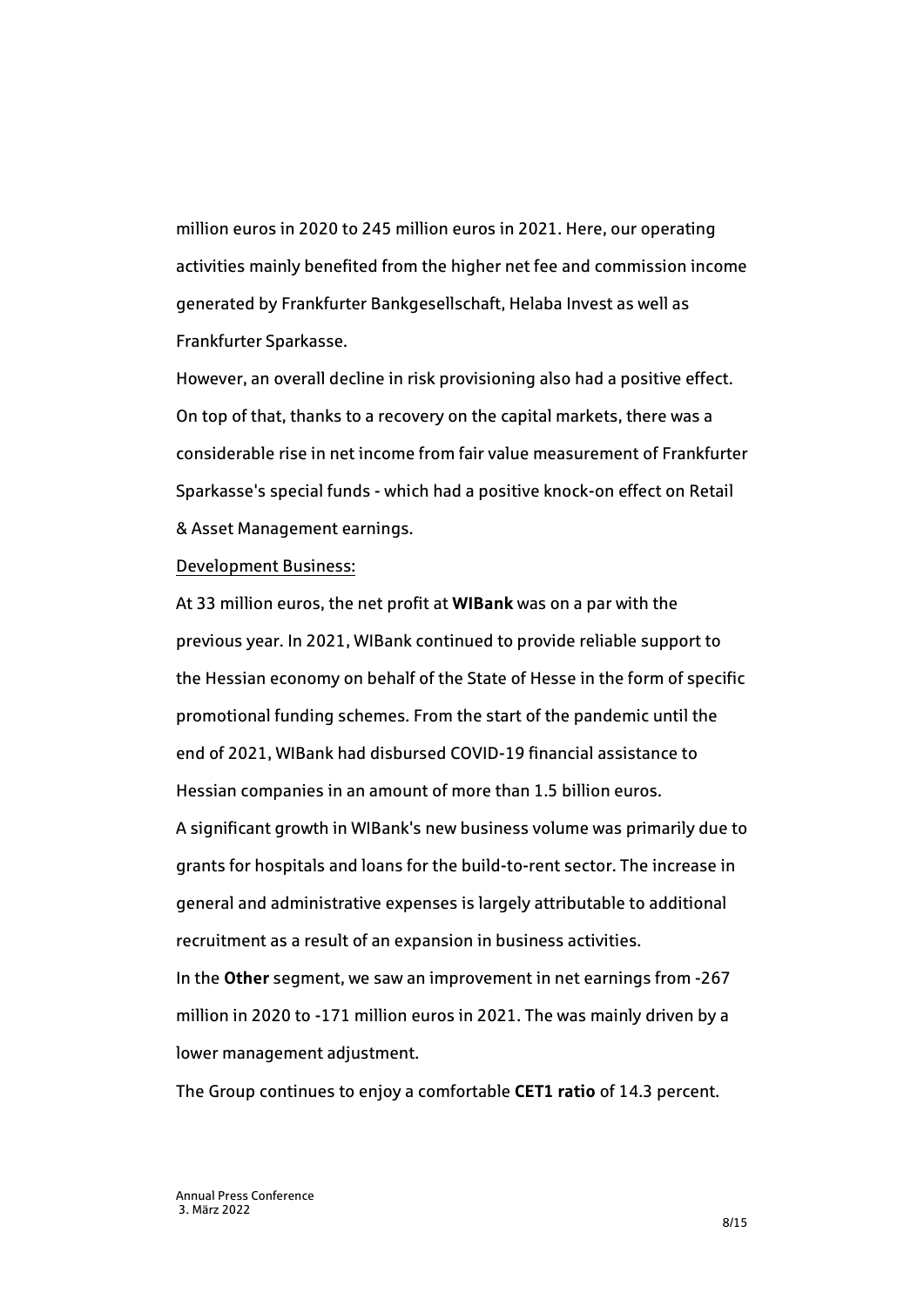The **Helaba Group's balance sheet total** decreased by 7 billion euros to 212.3 billion euros. This fall is chiefly the result of a deliberate reduction in securities and the lower market valuation of derivatives. This trend is consistent with our stated goal of achieving a balance sheet total of around 200 billion euros.

Let me briefly summarise our performance once again: Our strategic agenda is paying off! A glance at the figures underlines the fact that our approach of diversifying our business model more broadly and boosting efficiency is yielding positive results. Operating activities across nearly all segments and subsidiaries have performed well. At the same time, the assumption that expanding our portfolio of ESGlinked products as well as our Sustainable Finance Advisory service would meet with an enthusiastic market response has been borne out. In addition, our clients appreciate the fact that we have pressed ahead with digitising our bank and, for example, expanding our customer portals. We are extremely encouraged by our pre-tax earnings of 569 million euros, even if the special TLTRO effect I mentioned before had a positive impact. Before I move on to the second half of my speech and explain where we stand in terms of the further implementation of our strategic agenda, I would first like to hand over to my colleague, Dr. Detlef Hosemann, who will provide you with an in-depth analysis of our credit portfolio and risk provisioning.

----

Thank you, Dr. Hosemann.

Annual Press Conference 3. März 2022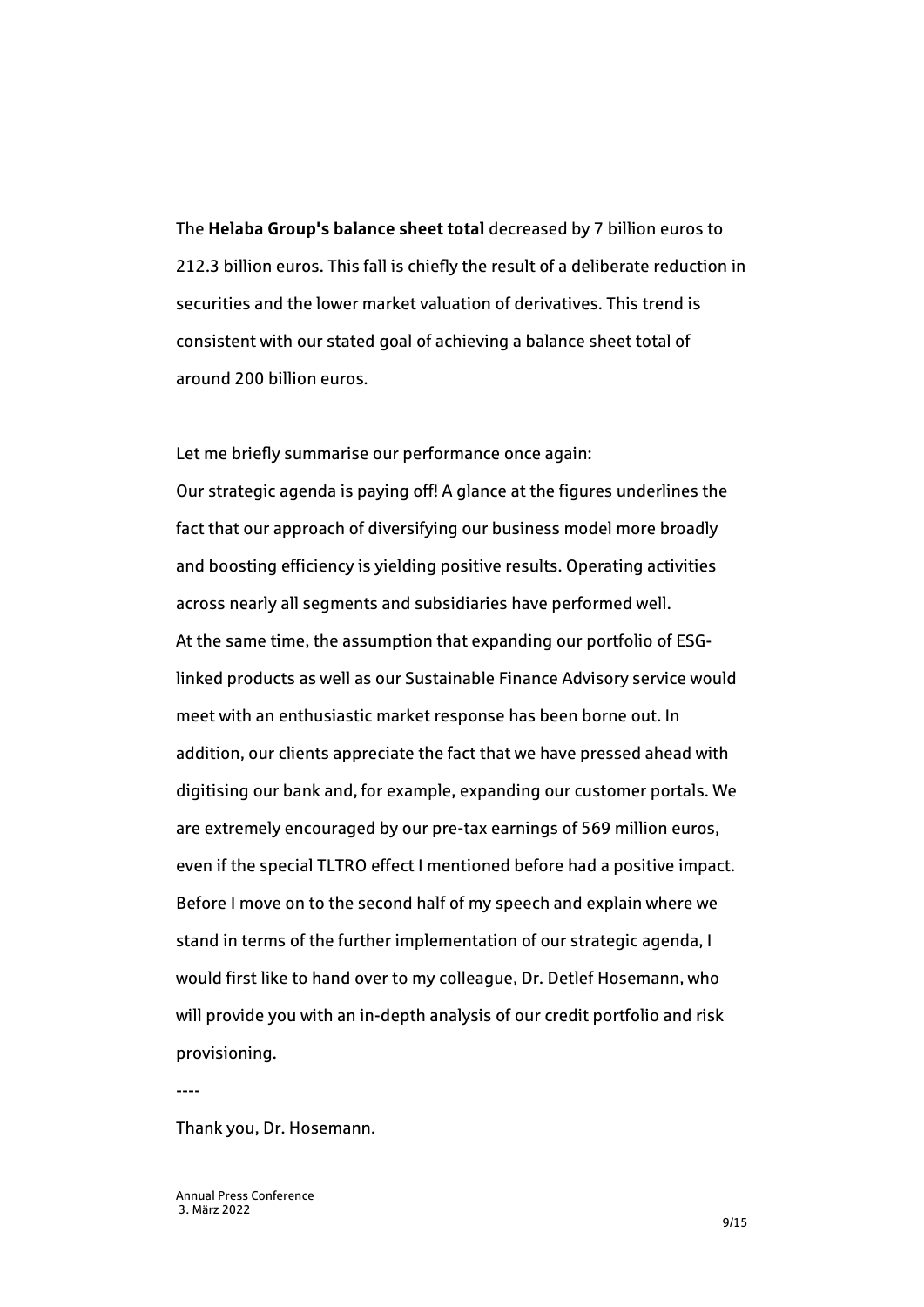At this point I would like to say a few words about the progress we have made to date in implementing our strategic agenda, before concluding with an outlook for 2022.

## Helaba's strategic agenda – where do we stand?

Our consolidated net income before taxes in 2021 demonstrates that we are on the right track. We have redoubled our efforts across all areas of action and the Group's financial results that I outlined earlier clearly reflect the initial success of our strategic agenda.

In line with our growth strategy, we have pushed ahead with the diversification of our business model and have already tapped into or expanded new areas of income that are less capital intensive and in which the focus is on commission rather than interest-based earnings. I have already mentioned the growth of our subsidiaries FBG and HI, as well as the expansion of our syndication business, the outsourcing of credit risks to third parties and the positive trend in our cash management activities. As I noted earlier in my speech, net fee and commission income - which serves as a yardstick for the successful performance of our operating activities - increased by a healthy 11 percent.

We have also intensified our Group-wide cross-selling activities in order to generate additional growth. I would just like to give one example of this here.

GWH has become firmly established among Sparkassen and provides two GWH residential real estate funds that were launched as opportunities for S-Group institutions to invest their own funds.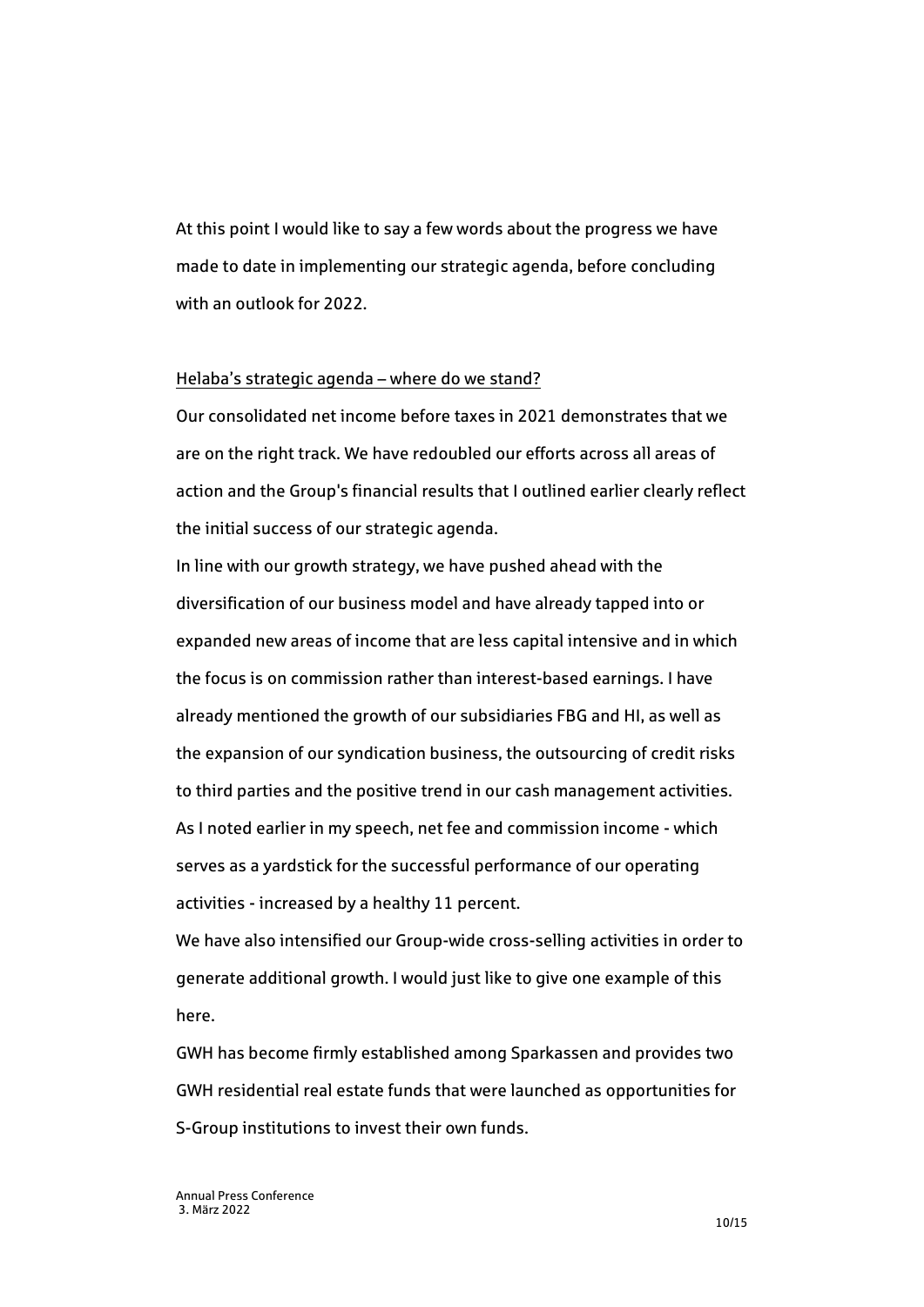The pooling of capabilities with LBBW also fits seamlessly into this strategy. Our approach here is to consolidate existing strengths within the Sparkassen-Finanzgruppe - instead of everyone offering the same services! In this way, we are contributing to strengthening the savings bank sector while, at the same time, focusing on key business activities that offer the best prospects for long-term profitability.

And it is precisely this opportunity that we have identified in bundling our documentary credit and international payment transaction business, as well as foreign notes and coins and precious metal activities, in our bank. In these areas, we will be able to further enhance our leading position within the Sparkasse-Finanzgruppe and continue to expand our activities. Beyond that, we are keeping a close eye on the market and examining future opportunities.

We have also made significant strides in implementing our efficiency measures. We are on schedule with our Scope programme and expect to complete the measures as planned at the end of next year. The reduction in staff numbers (400) is progressing on schedule and will be largely concluded at the end of this year.

Furthermore, thanks to rigorous cost discipline, we have been able to curb the trend of rising costs and have launched a number of projects that offer considerable potential for efficiency gains.

**IT modernisation** is another factor that will help ensure Helaba's future viability and we are implementing a programme to modernise our IT infrastructure, which is progressing as planned.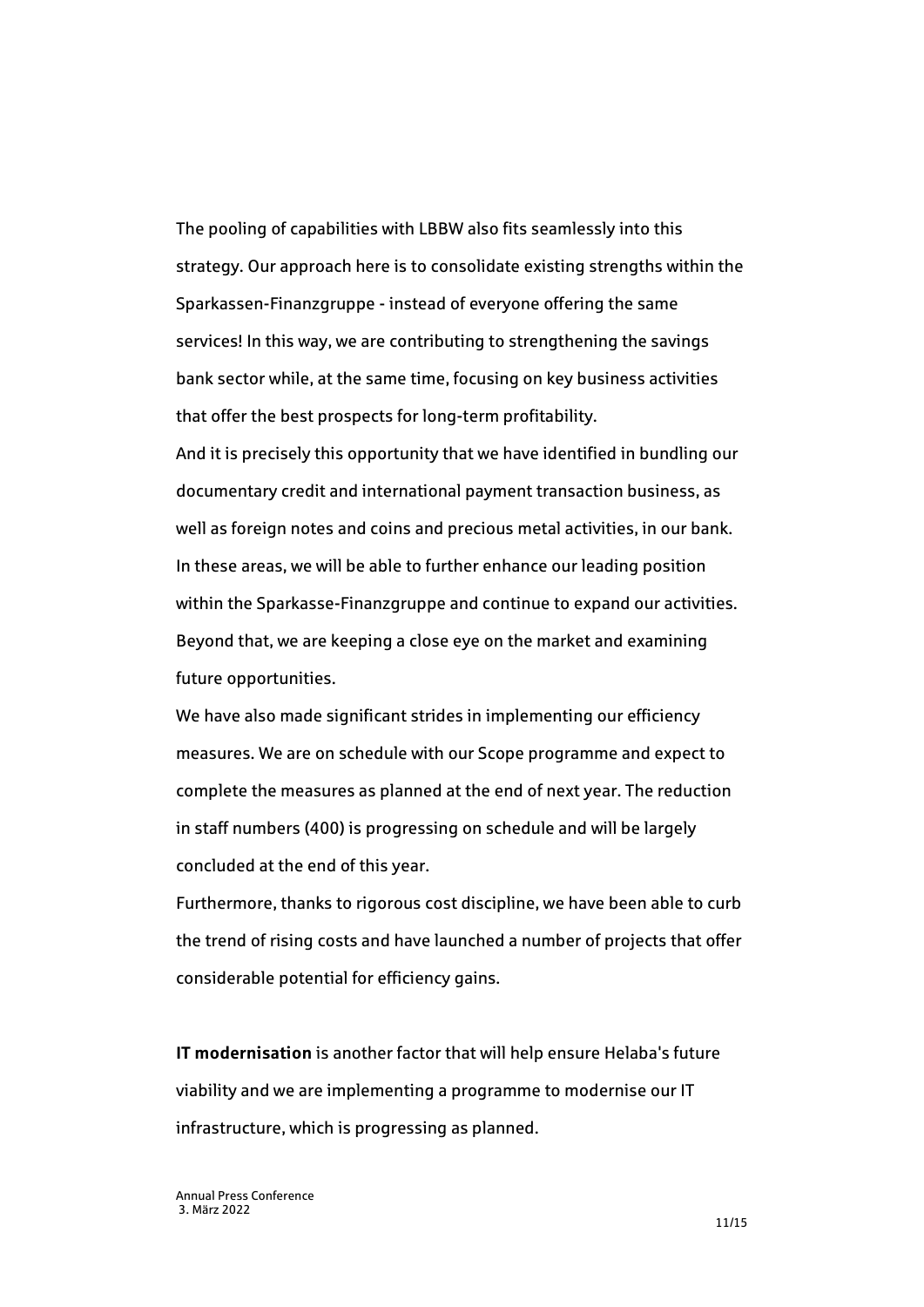Our goal is to have a modern, powerful and efficient IT infrastructure that enables us to develop innovative products and integrate platform solutions. In this way, we will be able to tap into new earnings potential, improve our product range even more, increase efficiency and ultimately reduce costs. From a strategic point of view, this will allow us to consolidate our role as a central clearing institution for the S-Group as well as an efficient payment transaction processor, and will also lay the groundwork for additional synergy effects.

In terms of our products, we are already seizing the opportunities offered by digitisation.

Using the vc trade platform, the back-end processes for Schuldschein transactions have already been largely digitised. Together with vc trade, we are currently working on connecting additional products that are specifically tailored to the needs of the Sparkassen-Finanzgruppe. At the same time, we continue to refine our customer portals.

We are also pushing ahead with the digitisation of our internal processes, for example by optimising our credit processing or implementing our digital workplace project.

Furthermore, we are working on a number of collaborative projects, such as the Financial Big Data Cluster.

And finally, we are exploring the possibility of further partnerships and/or equity investments through our subsidiary Helaba Digital.

For instance, we recently acquired a stake in the yabeo Impact Venture Capital Fund. Through this fund, investors are able to participate in the early stages of start-up companies that address the issues of climate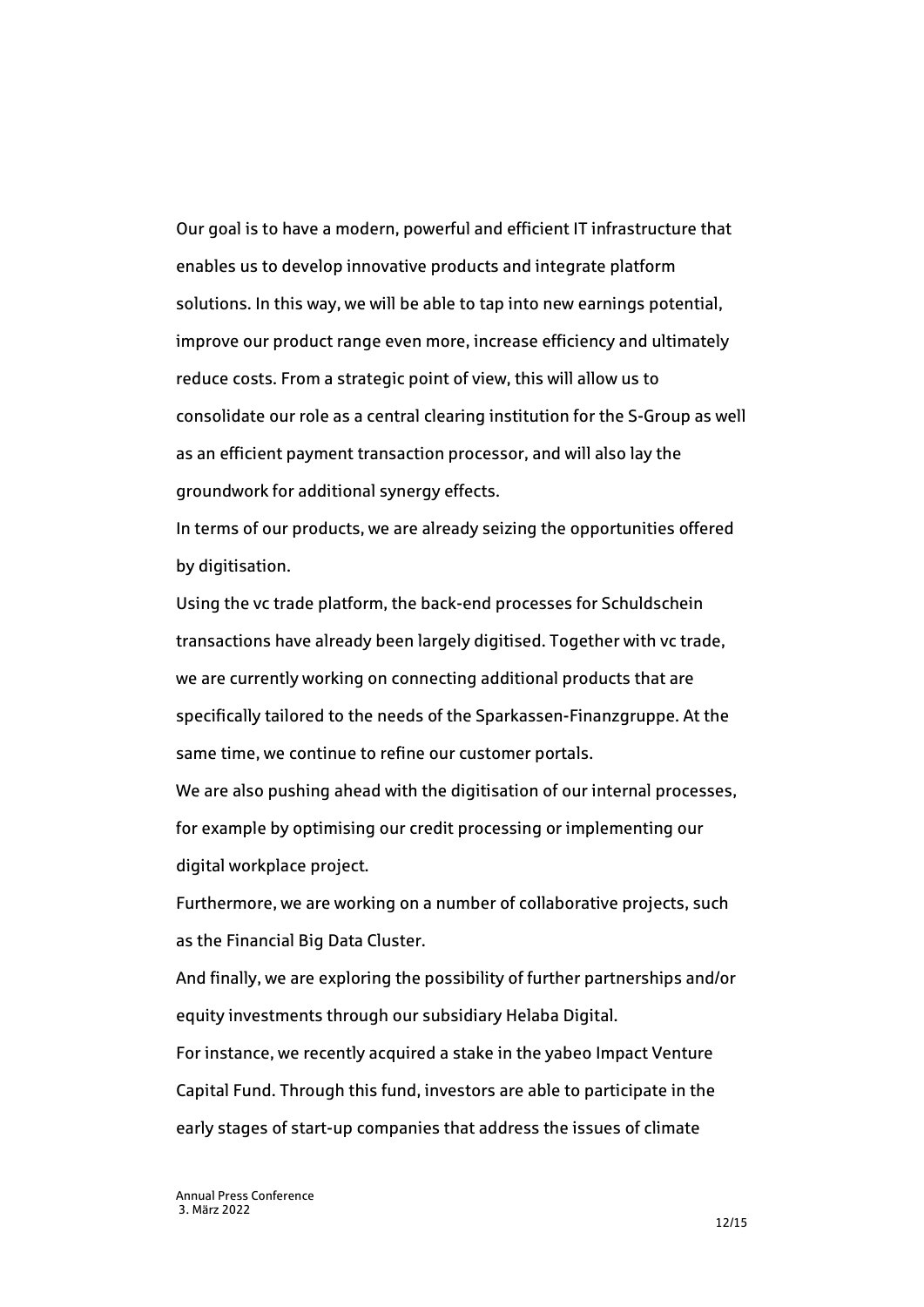change, sustainability and social impact using innovative technologies and new business models. This investment complements our sustainability activities by systematically establishing an external network of innovative companies with impact claims. This leads me directly to our other area of action: sustainability.

This is an issue that we focused on consistently in 2021 in the scope of implementing our strategic agenda.

Here, the emphasis has been on expanding our ESG product portfolio and our Sustainable Finance Advisory service.

Meanwhile, we provide a successful and diverse range of sustainable financial products, such as green and social Schuldscheine, social bonds and sustainability-linked bonds.

For many of our customers, the transformation of the economy towards sustainable growth poses questions that we can address with a dedicated Sustainable Finance Advisory service. The demand for this service continues to grow and we have responded to this by strengthening our team.

In 2021, we issued the first syndicated loan the financing costs of which were linked to concrete sustainability metrics. And we played a key role as ESG advisor for the largest-ever ESG-linked Schuldschein placed by a non-German issuer.

We will be building on these activities and rolling them out to serve additional groups of customers (financial institutions, the public sector,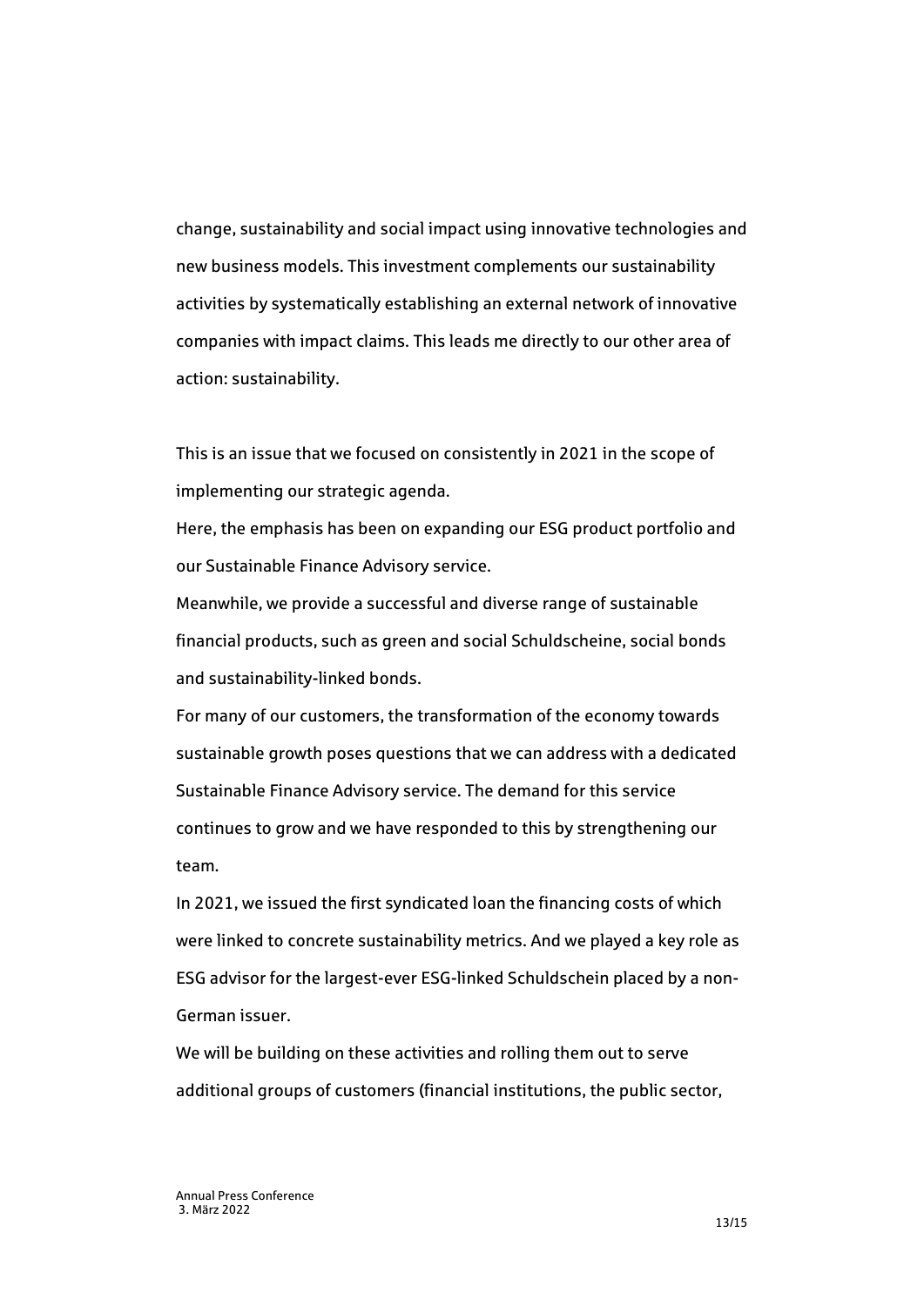asset finance) as well as making loans with sustainability components available to small and medium-sized enterprises.

We are also promoting the issue of sustainability within our bank: We want to improve our own sustainability ranking and, to this end, have joined a number of initiatives such as the Green and Sustainable Finance Cluster Germany and ECORE. As a member of ECORE, we have committed ourselves to continuously optimising our real estate portfolio with the ultimate aim of achieving net zero carbon emissions.

Alongside our commitment to sustainability on the product and advisory side, we are also embracing diversity at Helaba and have launched a variety of different HR measures to address this issue. Our aim remains the same: to ensure that women make up 30 percent of management roles. That is why we are looking at our own workforce, in particular, to identify high-potential female employees.

Further to that, we have created a junior staff development programme, 50 percent of which is made up of women.

We are also fostering diversity on other levels, for example with an LSBTIQ network, which was launched last autumn.

Ladies and Gentlemen,

We have successfully advanced our strategic agenda across all areas of action and we intend to rigorously maintain this momentum in 2022 as well.

# **Outlook for 2022:**

Let me conclude by sharing our expectations for 2022 with you.